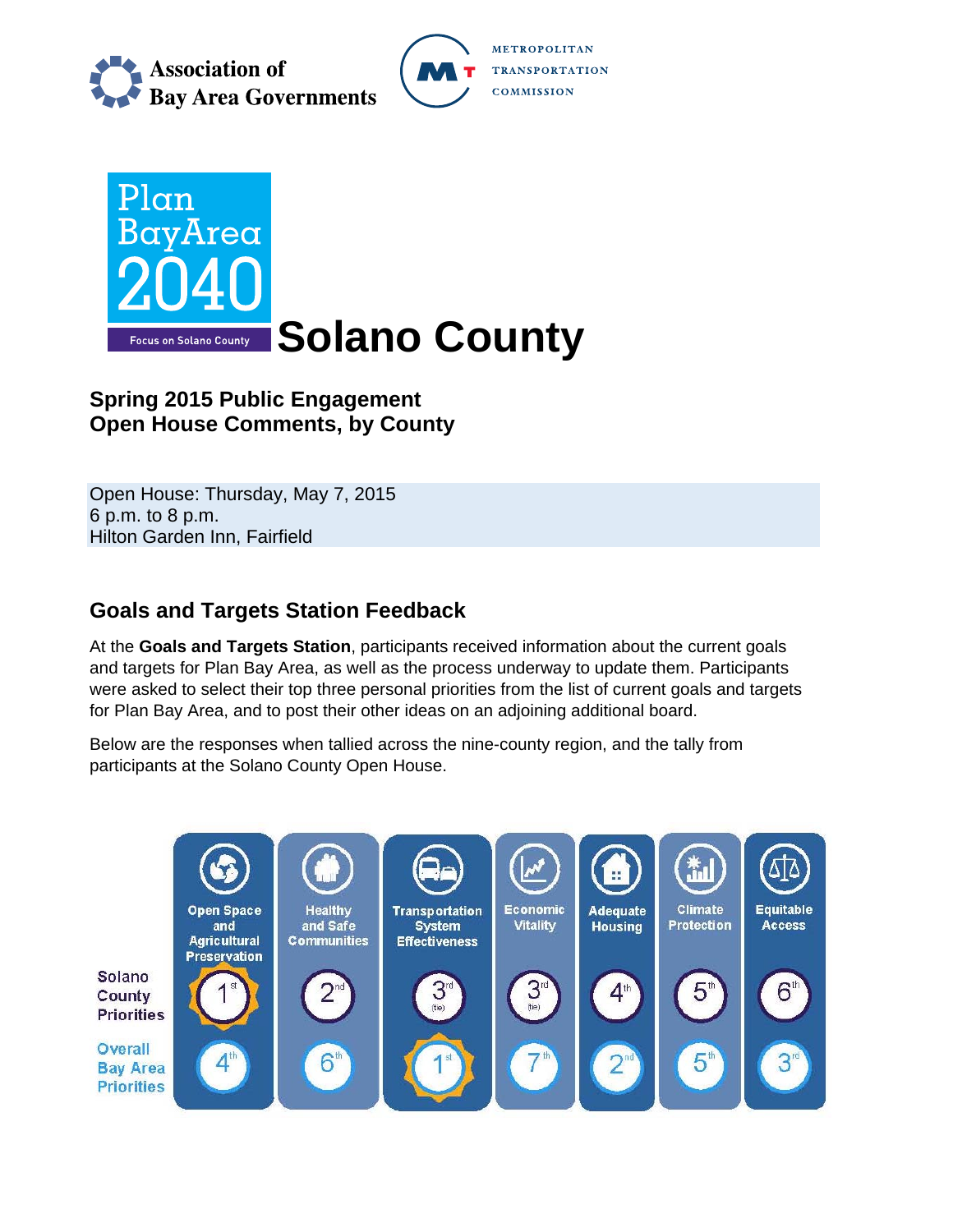Question**: Is anything missing from these goals?** *Below are responses from the Solano County Open House.*

I believe that transportation system effectiveness underlies climate protection, so even though there are not a bunch of dots on that, know that that is why I put the dot on TSE. Climate is our biggest challenge.

Don't short change OS and ag preservation in Solano County.

Affordable and low-income housing.

Initiative and grants to develop connectivity of bike/ped projects to transportation hubs.

Don't encourage biking and walking

Focus on drought and impact on air quality and health.

Mission statement needs to acknowledge need to stabilize population rather than constantly accommodating population growth.

### Question**: What are the biggest challenges facing your community? The Bay Area?**  *Below are responses from the Solano County Open House.*

Affordable housing

Jobs/housing imbalance. We need lots more jobs relative to houses.

Deterring crime by investing in families and youth.

Plan for the spike in senior population numbers. This group will need specific housing and transportation.

Jobs/housing imbalance.

There is too much government. Size needs to be reduced.

Challenges: Population growth. An economy geared to population growth.

Challenges: Urban sprawl.

Challenges: Blighted inner/older neighborhoods.

Challenges: Congestion

Challenges: Lack of quality jobs.

### Question**: What are your ideas for solving these challenges?** *Below are responses from the Solano County Open House.*

Convince CEOs of large corporations that they can attain their company objective/mission without being in San Jose.

Be much more aggressive with VMT goals – like 25% reduction by 2040 (25 in 25).

Integrate a portion of designated affordable housing into every new development.

Dedicate childcare facilities in new housing developments.

Maintain trans system repair. Don't boot trips without a car. Don't reduce miles traveled per capita.

Develop small commercial centers among housing developments – walkable distance to small grocery stores, etc.

Help boost the economic success of farms so they are more inclined to keep their land in farming. There are land use, infrastructure and permitting hurdles that can be addressed to help.

Ideas to solve problems: stabilize population, focus on existing residents

Ideas to solve problems: prohibit urban sprawl, land use policies need to be adopted to discourage housing construction on farmland.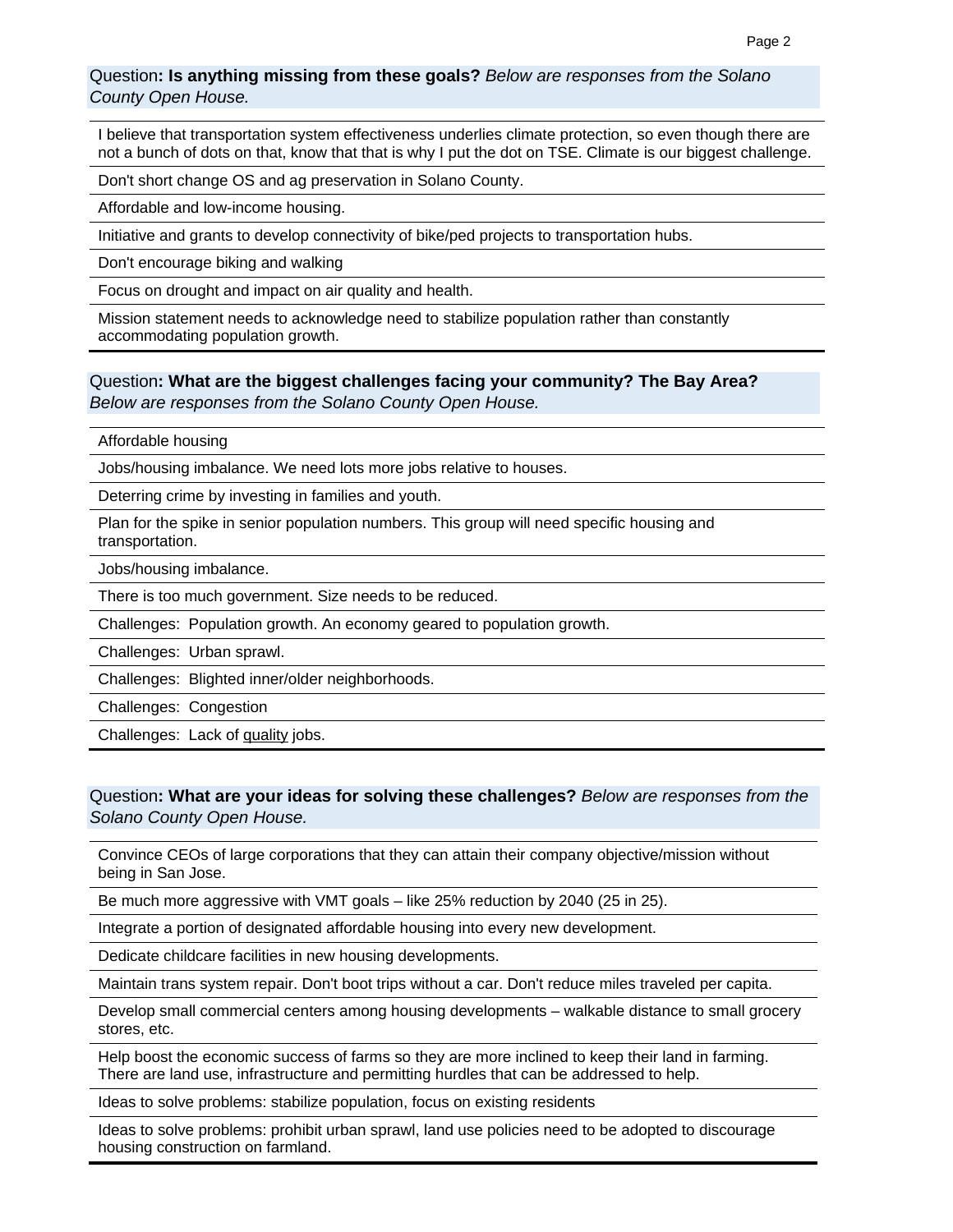### **Transportation Station Feedback**

How should we support the mobility needs of Bay Area residents now and over the next quartercentury? The Transportation Station included displays about currently planned local and regional transportation projects (highways, public transit, bicycle/pedestrian, local road improvements, etc.). On an accompanying board, participants were asked to post ideas for new projects, then to share their biggest transportation challenges and offer solutions for improving their trips.

Question**: What projects are missing? What would make it easier for you to get where you need to go?** *Below are responses from the Solano County Open House.*

Stabilize population rather than accommodate it.

More ferries from Vallejo/Solano/other areas in the Bay Area to Marin, Alameda, Sonoma counties (even South Bay).

Longer hours for regional transit.

More buses (and frequency), more trains within Solano and from Solano to other major transit centers.

Rather than building new roads…repairing the ones we have may lessen complaints to build new ones.

#31 Vacaville/Dixon Bike-Ped – \$3 million allocated, but nothing done except for one road sign that says "Share the Road." Where has all the money gone?

Question**: What are the biggest transportation challenges in your town? In the Bay Area? What would make it better?** *Below are responses from the Solano County Open House.*

Too much congestion on roads. Too much housing planned, but not enough road improvement to handle.

Fairfield: Road care very poor. Lots of plans to build housing off Leisure Town, but no sustainable roads to move traffic.

Need to reprioritize Caltrans to maintenance rather than big projects (i.e., highway beautification instead of big construction projects).

We can't get anywhere easily via public transit: not enough capacity for existing, cost is high, not frequent enough. Also limited reach to areas like Marin and Sacramento and South Bay.

Actually it's housing. More density would make transit more feasible.

Need to stabilize population to truly address transportation/congestion issues. Federal/state grants for transport systems do not seem to work. (Ex.: City of Benicia bus system had better ridership prior to its merger with Vallejo Bus system, i.e., SolTrans. Few riders in buses.)

Old roads need to be fixed before new projects are built.

Fairfield: More opportunity and space for casual carpool (if necessary).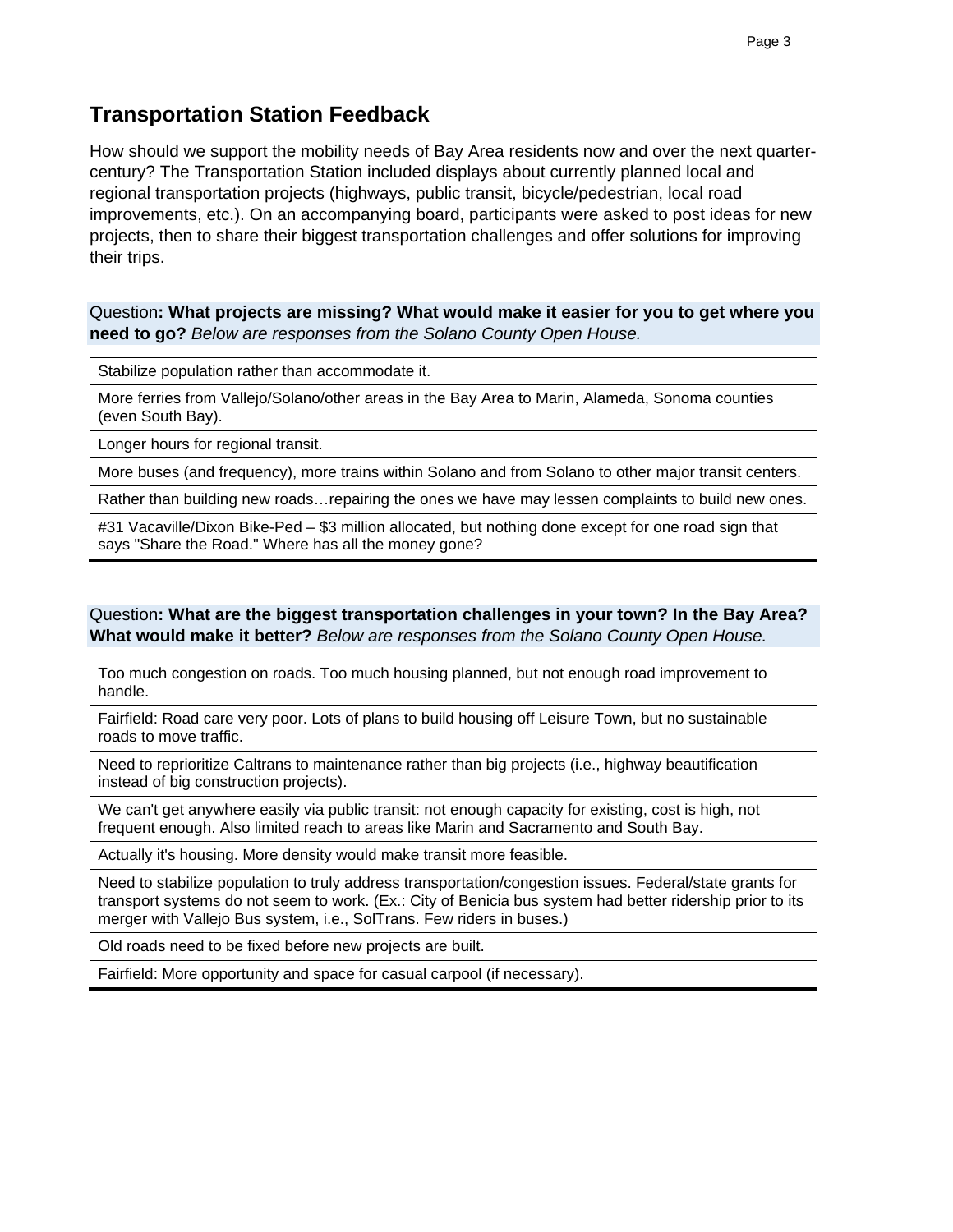# **Looking Ahead Station Feedback**

To plan for how best to invest in transportation and housing in the future, local agencies, regional agencies, private businesses and community organizations need information on what to expect: Who will live in the Bay area and where? Where will they work? What kinds of jobs and incomes will be available?

At the Looking Ahead Station, participants received information on how ABAG develops population and economy forecasts, as well as how past projections compared to actual numbers. Participants were asked to share their feedback on two key questions:

Question**: What possibilities most excite you (about the future of your community)?**  *Below are responses from the Solano County Open House.*

Bay Area universities taking a lead on training environmental leaders and stewards.

More emphasis on bike transport infrastructure.

Bike lanes on county roads need to be looked at.

Funding PCAs not just PDAs to create quality living environments.

Make the Bay Area the site for a green economy boom.

### Question**: What concerns you about the future of your community?** *Below are responses from the Solano County Open House.*

Leadership. Educated citizens. Potholes.

Lack of affordable housing

Cities and people dumping waste in or near watershed areas (near the water table) without planning for sea level rises. There is a gross underestimate of potential damage. We need to plan for much farther out.

Economic growth is going up, but wages are going down. Big companies work together with NAFTA and other cartel deals. Workers need to do the same to get wages up.

Surge of senior population, specific needs for housing, and public transportation.

Economy is geared to encourage population growth.

Too much population growth. Need to stabilize population. Not enough jobs for current residents. Not enough quality jobs.

I have a concern of water availability and how it will affect migration.

Population growth needs to be controlled so stack & pack housing not needed in Solano County

Water resources.

Lack of community pride as reflected in how neighbors neglect physical property.

Homelessness.

Lack of jobs. Lack of quality jobs.

Too much weight put on statistics and projections.

Power of quasi government agencies.